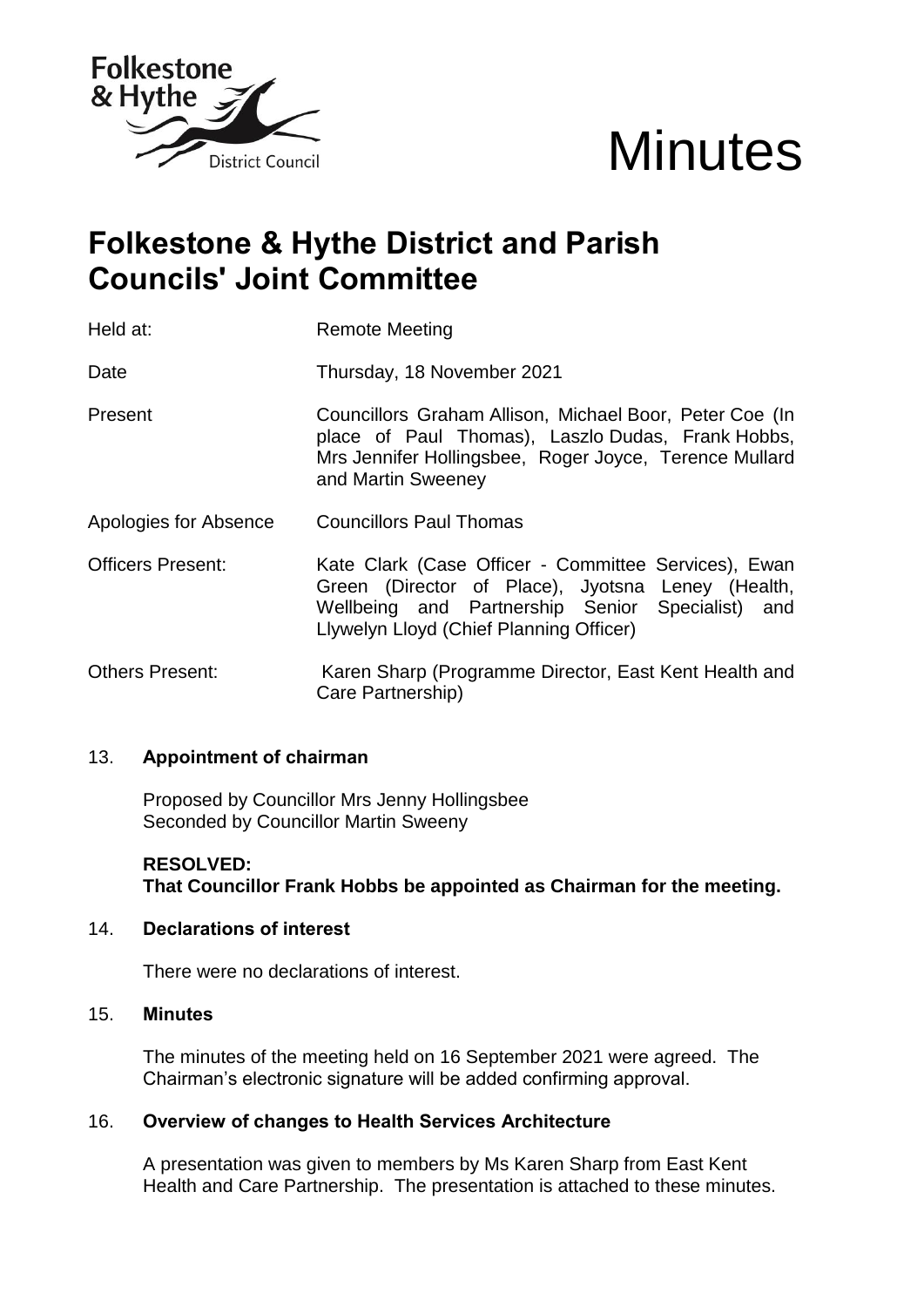Members comments and questions followed:

- Staffing, namely GPs in the area. The statistics for staffing across all levels is not good, recruitment is a problem, however the establishment of the Medical School in Canterbury will hopefully encourage students to settle in the East Kent area.
- Care Homes. Problems have occurred where patients are unable to be discharged from hospital wards due to the shortage of care staff. Approximately 10% of the care workforce could have been lost due to non-vaccinated staff.
- Kent and Medway Medical School in Canterbury. It is hoped this will attract students to this area who will then settle here. Councillor Hollingsbee advised that this Council is supporting one medical student. There is a need to work more closely with schools, looking at apprenticeships, working within the care system and hospitals, for example health and wellbeing; nursing; physiotherapy and medicine.
- It was noted that the whole industry needs to attract more men into nursing, health and care.
- Otterpool Park this development will include state of the art medical facilities and proposal to provide keyworker housing. A comment made that it was hoped these facilities would not detract from other parts of the district at a GP level.
- A member mentioned an initiative of surveying residents with regard to health and wellbeing, how could Parish Councils integrate with East Kent Health? The Hythe and Romney Marsh Hubs may be able to offer support and signposting.
- Using the volunteer sectors for help, neighbourhood plans, health and welfare of population, profiling.

Ms Sharp ended the presentation and said how important it is to encourage young people to settle and work in the East Kent area, promotion of the area as a great place to live and work. Both Ms Sharp and Mrs Jyotsna Leney were keen to encourage members to forward any ideas they may have in promoting the district, taking into account the close proximity of the Medical School in Canterbury.

Members thanked both Ms Sharp and Mrs Leney for the informative presentation.

## 17. **Place Plan**

A presentation was given to members by the Director of Place, Mr Ewan Green and Chief Planning Officer, Mr Llywelyn Lloyd. The presentation is attached to these minutes.

Members noted there is a large amount of investment involved which has raised the hopes and aspirations of all. Mr Lloyd commented that the quality of planning applications has increased due to the Place Plan.